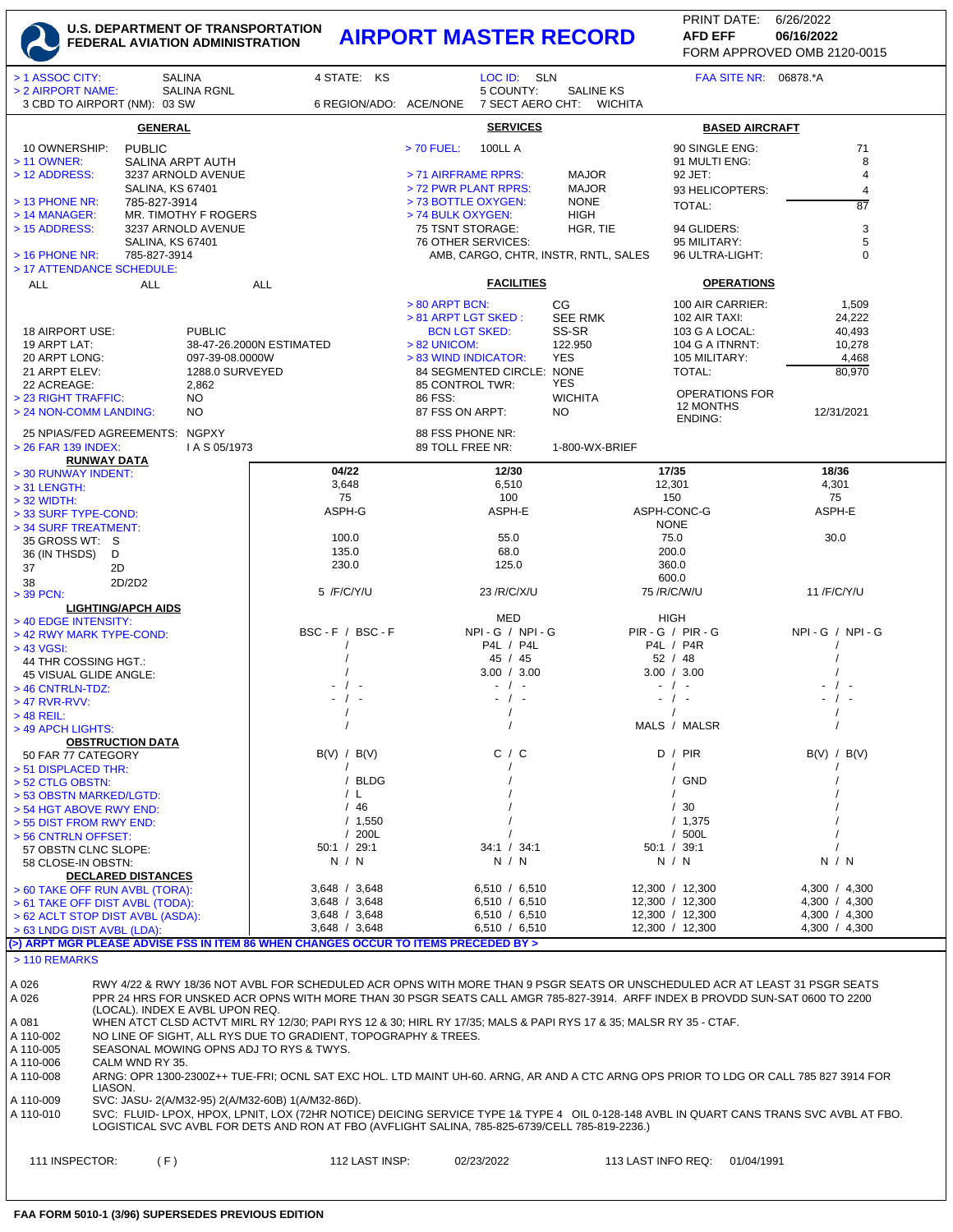

## **U.S. DEPARTMENT OF TRANSPORTATION FEDERAL AVIATION ADMINISTRATION AIRPORT MASTER RECORD AFD EFF 06/16/2022**

FORM APPROVED OMB 2120-0015 PRINT DATE: 6/26/2022 **AFD EFF**

| > 1 ASSOC CITY:<br>> 2 AIRPORT NAME:                                                                                                                                                        | ***CONTINUED*** | 4 STATE: KS            | LOC ID: SLN<br>5 COUNTY:                 |                                                                                                                                       | FAA SITE NR: 06878.*A |  |  |  |
|---------------------------------------------------------------------------------------------------------------------------------------------------------------------------------------------|-----------------|------------------------|------------------------------------------|---------------------------------------------------------------------------------------------------------------------------------------|-----------------------|--|--|--|
| 3 CBD TO AIRPORT (NM):                                                                                                                                                                      |                 | 6 REGION/ADO: ACE/NONE | 7 SECT AERO CHT:                         |                                                                                                                                       |                       |  |  |  |
|                                                                                                                                                                                             | <b>GENERAL</b>  |                        | <b>SERVICES</b>                          | <b>BASED AIRCRAFT</b>                                                                                                                 |                       |  |  |  |
| 10 OWNERSHIP:                                                                                                                                                                               |                 |                        | $> 70$ FUEL:                             | 90 SINGLE ENG:                                                                                                                        |                       |  |  |  |
| > 11 OWNER:<br>> 12 ADDRESS:                                                                                                                                                                |                 |                        | > 71 AIRFRAME RPRS:                      | 91 MULTI ENG:<br>92 JET:                                                                                                              |                       |  |  |  |
|                                                                                                                                                                                             |                 |                        | > 72 PWR PLANT RPRS:                     | 93 HELICOPTERS:                                                                                                                       |                       |  |  |  |
| $>$ 13 PHONE NR:<br>> 14 MANAGER:                                                                                                                                                           |                 |                        | > 73 BOTTLE OXYGEN:<br>> 74 BULK OXYGEN: | TOTAL:                                                                                                                                |                       |  |  |  |
| > 15 ADDRESS:                                                                                                                                                                               |                 |                        | 75 TSNT STORAGE:                         | 94 GLIDERS:                                                                                                                           |                       |  |  |  |
| $>$ 16 PHONE NR:                                                                                                                                                                            |                 |                        | 76 OTHER SERVICES:                       | 95 MILITARY:<br>96 ULTRA-LIGHT:                                                                                                       |                       |  |  |  |
| > 17 ATTENDANCE SCHEDULE:                                                                                                                                                                   |                 |                        |                                          |                                                                                                                                       |                       |  |  |  |
|                                                                                                                                                                                             |                 |                        | <b>FACILITIES</b>                        | <b>OPERATIONS</b>                                                                                                                     |                       |  |  |  |
|                                                                                                                                                                                             |                 |                        | $> 80$ ARPT BCN:<br>> 81 ARPT LGT SKED:  | 100 AIR CARRIER:<br>102 AIR TAXI:                                                                                                     |                       |  |  |  |
| 18 AIRPORT USE:                                                                                                                                                                             |                 |                        | <b>BCN LGT SKED:</b>                     |                                                                                                                                       | 103 G A LOCAL:        |  |  |  |
| 19 ARPT LAT:<br>20 ARPT LONG:                                                                                                                                                               |                 |                        | $> 82$ UNICOM:<br>> 83 WIND INDICATOR:   | 105 MILITARY:                                                                                                                         | 104 G A ITNRNT:       |  |  |  |
| 21 ARPT ELEV:                                                                                                                                                                               |                 |                        | 84 SEGMENTED CIRCLE:                     | TOTAL:                                                                                                                                |                       |  |  |  |
| 22 ACREAGE:<br>> 23 RIGHT TRAFFIC:                                                                                                                                                          |                 |                        | 85 CONTROL TWR:<br>86 FSS:               |                                                                                                                                       | <b>OPERATIONS FOR</b> |  |  |  |
| > 24 NON-COMM LANDING:                                                                                                                                                                      |                 |                        | 87 FSS ON ARPT:                          | 12 MONTHS<br><b>ENDING:</b>                                                                                                           |                       |  |  |  |
| 25 NPIAS/FED AGREEMENTS:                                                                                                                                                                    |                 |                        | 88 FSS PHONE NR:                         |                                                                                                                                       |                       |  |  |  |
| > 26 FAR 139 INDEX:<br><b>RUNWAY DATA</b>                                                                                                                                                   |                 |                        | 89 TOLL FREE NR:                         |                                                                                                                                       |                       |  |  |  |
| > 30 RUNWAY INDENT:                                                                                                                                                                         |                 | H <sub>1</sub>         | H <sub>2</sub>                           | H <sub>3</sub>                                                                                                                        | H4                    |  |  |  |
| $>$ 31 LENGTH:<br>$>$ 32 WIDTH:                                                                                                                                                             |                 | 57<br>57               | 29<br>28                                 | 30<br>30                                                                                                                              | 57<br>43              |  |  |  |
| > 33 SURF TYPE-COND:                                                                                                                                                                        |                 | CONC-G                 | ASPH-G                                   | CONC-G                                                                                                                                | ASPH-G                |  |  |  |
| > 34 SURF TREATMENT:<br>35 GROSS WT: S                                                                                                                                                      |                 |                        |                                          |                                                                                                                                       |                       |  |  |  |
| 36 (IN THSDS)<br>D                                                                                                                                                                          |                 |                        |                                          |                                                                                                                                       |                       |  |  |  |
| 37<br>2D<br>2D/2D2                                                                                                                                                                          |                 |                        |                                          |                                                                                                                                       |                       |  |  |  |
| 38<br>$>$ 39 PCN:                                                                                                                                                                           |                 |                        |                                          |                                                                                                                                       |                       |  |  |  |
| <b>LIGHTING/APCH AIDS</b><br>> 40 EDGE INTENSITY:                                                                                                                                           |                 |                        |                                          |                                                                                                                                       |                       |  |  |  |
| > 42 RWY MARK TYPE-COND:                                                                                                                                                                    |                 | - / -                  | - / -                                    |                                                                                                                                       |                       |  |  |  |
| > 43 VGSI:<br>44 THR COSSING HGT.:                                                                                                                                                          |                 |                        |                                          |                                                                                                                                       |                       |  |  |  |
| 45 VISUAL GLIDE ANGLE:                                                                                                                                                                      |                 |                        |                                          |                                                                                                                                       |                       |  |  |  |
| $>$ 46 CNTRLN-TDZ:<br>> 47 RVR-RVV:                                                                                                                                                         |                 |                        |                                          | $\sqrt{ }$                                                                                                                            |                       |  |  |  |
| $>$ 48 REIL:                                                                                                                                                                                |                 |                        |                                          |                                                                                                                                       |                       |  |  |  |
| > 49 APCH LIGHTS:<br><b>OBSTRUCTION DATA</b>                                                                                                                                                |                 |                        |                                          |                                                                                                                                       |                       |  |  |  |
| 50 FAR 77 CATEGORY                                                                                                                                                                          |                 |                        |                                          |                                                                                                                                       |                       |  |  |  |
| > 51 DISPLACED THR:<br>> 52 CTLG OBSTN:                                                                                                                                                     |                 |                        |                                          |                                                                                                                                       |                       |  |  |  |
| > 53 OBSTN MARKED/LGTD:                                                                                                                                                                     |                 |                        |                                          |                                                                                                                                       |                       |  |  |  |
| > 54 HGT ABOVE RWY END:<br>> 55 DIST FROM RWY END:                                                                                                                                          |                 |                        |                                          |                                                                                                                                       |                       |  |  |  |
| > 56 CNTRLN OFFSET:                                                                                                                                                                         |                 |                        |                                          |                                                                                                                                       |                       |  |  |  |
| 57 OBSTN CLNC SLOPE:<br>58 CLOSE-IN OBSTN:                                                                                                                                                  |                 | N / N                  | N / N                                    | N / N                                                                                                                                 | N / N                 |  |  |  |
| <b>DECLARED DISTANCES</b>                                                                                                                                                                   |                 |                        |                                          |                                                                                                                                       |                       |  |  |  |
| > 60 TAKE OFF RUN AVBL (TORA):<br>> 61 TAKE OFF DIST AVBL (TODA):                                                                                                                           |                 |                        |                                          |                                                                                                                                       |                       |  |  |  |
| > 62 ACLT STOP DIST AVBL (ASDA):                                                                                                                                                            |                 |                        |                                          |                                                                                                                                       |                       |  |  |  |
| > 63 LNDG DIST AVBL (LDA):                                                                                                                                                                  |                 |                        |                                          |                                                                                                                                       |                       |  |  |  |
| (>) ARPT MGR PLEASE ADVISE FSS IN ITEM 86 WHEN CHANGES OCCUR TO ITEMS PRECEDED BY ><br>> 110 REMARKS                                                                                        |                 |                        |                                          |                                                                                                                                       |                       |  |  |  |
| A 110-011                                                                                                                                                                                   |                 |                        |                                          | ARNG: RAMP SPACE AVBL TO ACCOMMODATE UP TO 80 FIGHTERS. SMOKY HILL ANG WEAPONS RANGE 16 NM TO THE SW. COORD RANGE TIME AT             |                       |  |  |  |
|                                                                                                                                                                                             |                 |                        |                                          | DSN 743-7600 EXT 148. MILITARY BILLETING AVAILABLE 888-577-8257. LOGISTIC EQPT AVBL FOR USE. ORDNANCE STORAGE FOR CLASS 1.3 THRU 1.4. |                       |  |  |  |
| A 110-012<br>ARNG: TSNT ARMY ACFT CTC SALINA GUARD OPS ON 229.80 OR 34.10 SC RED. LIMITED UH-60 SVC AND MAINT AVBL.<br>A 110-013<br>100LL SELF SVC FUELING STN LOCATED SOUTH OF KANSAS ANG. |                 |                        |                                          |                                                                                                                                       |                       |  |  |  |
| A 110-014<br>GND SUPPORT AND LOGISTICS EQUIP AVBL INCL TUGS, BOBTAILS, TOW BARS AND AIRSTAIRS.                                                                                              |                 |                        |                                          |                                                                                                                                       |                       |  |  |  |
| RY 04/22 AND RY 18-36 UNAVBL FOR USE BY ACR WITH MORE THAN 9 PSGR SEATS.<br>A 110-015<br>A 110-016<br>H1 INGRESS/EGRESS 070 DEG THROUGH 040 DEG TO AVOID CTL TWR.                           |                 |                        |                                          |                                                                                                                                       |                       |  |  |  |
| A 110-017<br>ALL HELIPADS DALGT USE ONLY.                                                                                                                                                   |                 |                        |                                          |                                                                                                                                       |                       |  |  |  |
| A 110-018<br>H3, H4, H5, H6 USED EXTSVLY FOR TRNG.<br>A 110-019<br>H2, H3 LTD TO 6,000 LBS; H4, H5 LTD TO 25,000 LBS.                                                                       |                 |                        |                                          |                                                                                                                                       |                       |  |  |  |
| A 110-020<br>NOISE ABATEMENT: HEAVY & MIL ACFT TPA AT 2,800 MSL OR ABOVE.<br>FOR CD IF UNA TO CTC ON FSS FREQ, CTC KANSAS CITY ARTCC AT 913-254-8508.                                       |                 |                        |                                          |                                                                                                                                       |                       |  |  |  |
| A 110-021                                                                                                                                                                                   |                 |                        |                                          |                                                                                                                                       |                       |  |  |  |
| 111 INSPECTOR:                                                                                                                                                                              | (F)             | 112 LAST INSP:         | 02/23/2022                               | 113 LAST INFO REQ:                                                                                                                    |                       |  |  |  |